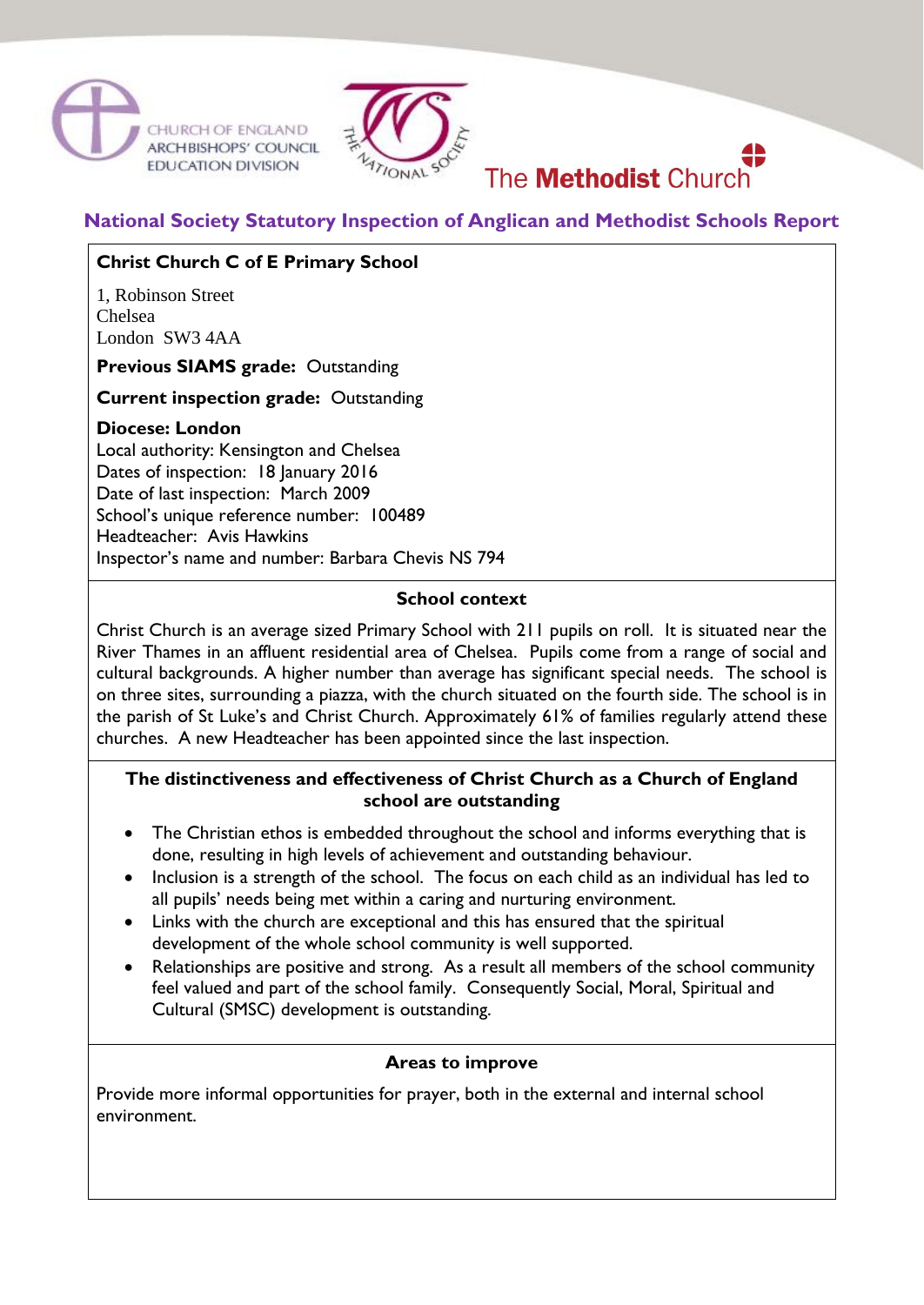## **The school, through its distinctive Christian character, is outstanding at meeting the needs of all learners**

The school developed their Christian values over an extended period, working with staff and children to define qualities that were most important to them. The resulting eleven values are forgiveness, love, respect, community, thankfulness, compassion, peace, justice, service, courage and hope. It is clear that these values are well embedded. They are integral to everything the school does and as a result they have a significant impact upon the daily lives of the whole school community. The strong Christian ethos of the school has ensured outstanding behaviour and high academic standards. Pupils talk confidently about the value of forgiveness when discussing behaviour, stating, 'this is what we do'. This approach is confirmed by parents, one of whom commented, 'children learn to behave in ways that embody Christian values'. As a result pupils enjoy coming to school and consequently attendance is above the national average. Through support of global charities, pupils are aware that Christianity is a multi-cultural world faith. They enjoy Religious Education (RE), particularly learning about other faiths. Discussion of the similarities and differences between different faiths has enabled pupils to respect diversity within their own and the wider community, resulting in strong relationships. Parents enjoy outstanding relationships with the school. This makes them feel welcome and part of the family. As one parent stated, 'the sense of community emanates from every aspect of the school'. Christ Church is an exceptionally inclusive school with a truly nurturing environment where all are treated equally with care and understanding. This has resulted in outstanding SMSC development. The whole environment is rich with many high quality artefacts and displays such as the Community Wheel and the Creation Globe. These make a significant contribution to the outstanding Christian character of the school.

# **The impact of collective worship on the school community is outstanding**

Pupils enjoy distinctly Christian and inspirational daily worship. They respond enthusiastically and have many opportunities to engage in worship through prayer, music, drama and discussion. As a result pupils are able to identify the message in worship and link it to the school's Christian values. Worship regularly includes biblical material which provides excellent support for pupils in their daily lives. Parents speak positively about worship. They state that they enjoy joining their children in worship in school and in the church which, together with weekly prayer mornings for adults held at the church, supports their own spiritual development. All members of the school community are involved in the planning and leadership of worship, including pupils who are appointed as 'student leaders'. The involvement of the clergy in planning ensures there is a strong focus on Christian beliefs and the celebration of traditions and festivals such as the Eucharist and Harvest. Consequently pupils have an excellent understanding of Anglican practice within the church year. Clergy lead worship both in the school and in the church each week, ensuring a strong focus on the centrality of Jesus Christ, and God as Father, Son and Holy Spirit. Monitoring is undertaken both formally and informally, ensuring continual improvement. The impact of monitoring is seen in the variety of ways in which learners now gather for worship. Pupils state that this has made worship more meaningful. Pupils pray and have time for reflection during RE lessons and Collective Worship, and before lunch. They use these times thoughtfully and respectfully, enjoying the opportunity for stillness and peace. However there are limited opportunities provided for prayer outside of these times.

# **The effectiveness of the religious education is outstanding**

Standards are high in RE, and in line with the outstanding attainment of other subjects. This is due to the good and outstanding teaching of RE. Questioning in lessons is excellent and as a result the quality of reflection is impressive, contributing well to outstanding SMSC development. Pupils are able to relate learning to the school's Christian values and to their own lives. For example, in a lesson about the Prodigal Son, pupils were encouraged to consider the value of forgiveness and think about a time when they needed forgiveness or had to forgive. Pupils state that they enjoy RE and this was observed in lessons, where all were attentive and